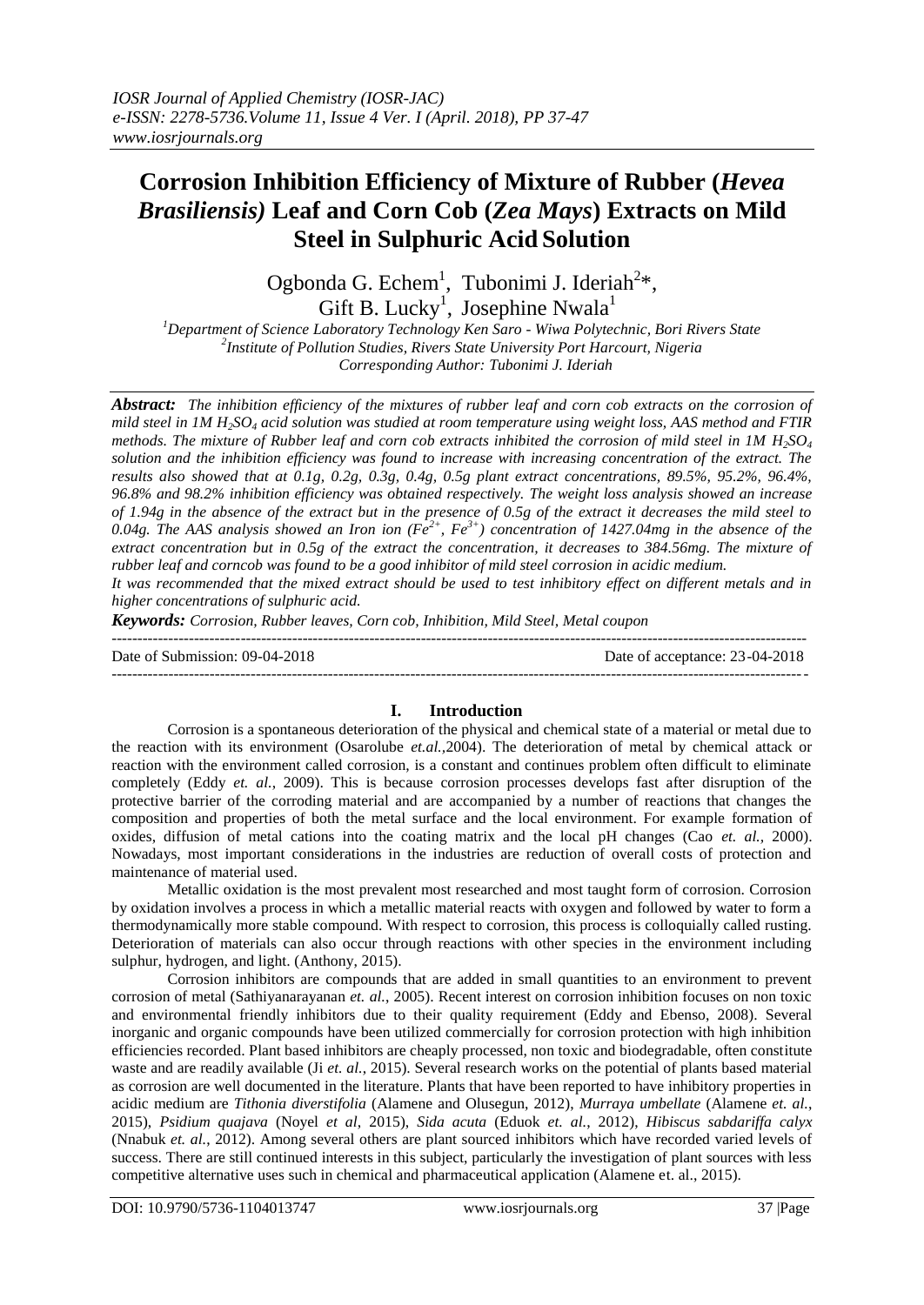Awe *et. al.* (2015). investigated the inhibitive ability of bitter leaf (*vernonia amygdalina*) root extract on corrosion of mild steel in 1.5M Sulphuric acid solution using weight loss, hydrogen evolution and thermometric measurements at temperature ranges of  $30{\text -}60^{\circ}$ C. The result showed the extracts contained some organic compounds which are responsible for the inhibitive ability. The corrosion rate of the mild steel in the presence of the inhibitor decreases with increase in the temperature. The inhibitor exhibit excellent inhibition efficiency on mild steel corrosion in  $H_2SO_4$  solution as 90%, 84.82 %,79.65 % and 76.90 % of inhibition efficiency achieved with addition of 0.5 g/l concentration of the bitter leaf root extract at  $30^{\circ}$ C,  $40^{\circ}$ C,  $50^{\circ}$ C and  $60^{\circ}$ C temperatures respectively.

The inhibition of mild steel in 0.5 M H2SO<sup>4</sup> solution by *Achyranthes aspera* L. leaves was also investigated at room temperature. The results revealed that corrosion inhibition efficiency increases with increase in inhibitor concentration in the order of  $85.8\% < 86.9\% < 89.1\% < 91.2\% < 92.4\%$ . The result obtained also showed that mass loss increases with increase in plant extract concentration as follows: 0.029 g, 0.034 g, 0.039 g, 0.041 g and 0.050 g. (Francis *et. al.*, 2013). Shitu *et. al.* (2014) investigated the effect of polystyrene on the corrosive behaviour of HCl and H2SO<sup>4</sup> on mild steel using weight loss technique. The result revealed that corrosion of mild steel decreased with increase in concentration of polystyrene as 36.7, 25.1, 24.8, 23.5, and 19.5 for HCl and 17.1, 15.2, 13.8, 12.2 and 11.9 for  $H_2SO_4$ . The result also shows that corrosion inhibition efficiency increases with inhibitors concentration as 90.0%, 85.1%, 74.0%, 59.1% and 46.0% for HCl and 84.1%, 78.0%, 68.3%, 55.2% and 36.1% for  $H_2SO_4$ . The aim of this study is to determine the corrosion inhibition efficiency of mixture of rubber leaf (*Hevea brasiliensis*) and corn cob (*Zea mays*) extract on mild steel in acidic environment at room temperature using weight loss, AAS and FTIR analysis.

## **II. Materials And Methods**

**Materials:** The materials used in this study include: Weighing balance (electronic compact scale SF- 4000), Ethanol (BDH Analar product of absolute 99% purity), Sulfuric acid (H<sub>2</sub>SO<sub>4</sub>) (DIC ANALAR product of specific gravity 1.84 and 98% purity), Methanol (50%), 2% HCl, 20% sodium carbonate (Na<sub>2</sub>CO<sub>3</sub>), 0.3% ammonium thiocyanate, Rubber thread, Mild steel coupon, AAS (C:/Program FileGBC Avanta ver. 2.02 analyst1 anl) Acetone (BDH.AnalaR product of 99.5% purity), Sample (dried grounded leaf of rubber tree and corn cob).

**Sample Collection:** Fresh leaves of rubber tree (*Hevea brasiliensis)* and corn cob (*Zea mays)* were collected from Bera village in Gokhana Local Government area of Rivers State, Nigeria.

**Preparation of Sample Extract:** The fresh leaves of rubber tree (*Hevea brasiliensis*) and corn cob (*Zea mays*) were washed with enough water, sun dried for few days and ground into powdered form using a grinding machine. About 400g of the pulverized sample were measured and soaked in 800ml of ethanol in a beaker and stirred for complete dissolution and allowed for 48hrs (2days). The mixture was then filtered using filter paper and funnel, the extracts of rubber tree and corn cob were then mixed together and the mixture was further subjected to evaporation in order to make the extract free of ethanol. The stock of the extract obtained was used in preparing different concentrations of the extract by dissolving  $0.1$  g,  $0.2$  g,  $0.3$  g,  $0.4$  g,  $0.5$  g of the extract in  $1M H<sub>2</sub>SO<sub>4</sub>$  respectively.

**Mild Steel:** Mild steel of composition: Iron (Fe) =  $98.3\%$ , Carbon(C) = 0.133%, Phosphorous (P) = 0.0061%, Manganese (Mn) =  $0.82\%$ , and Chromium (Cr) =  $0.08\%$  was used for this study (Alamene, *et. al.*, 2016).

**Preparation of Metal Coupon:** Mild steel of 0.2cm thickness used for the study were cut into 2cm by 2cm coupon size for weight loss analysis. The coupons were polished and brushed with silicon carbide paper (sand paper) and a hole was made at the center of each coupon with 2inches nail. The coupons were soaked in ethanol solution for 5 minutes for degreasing and rinsed with distilled water and acetone and were finally allowed to dry. This was necessary to prevent contamination before corrosion studies.

**Preparation of 1M**  $H_2SO_4$ **: 1M**  $H_2SO_4$  **was prepared by diluting 54.3 ml of stock**  $H_2SO_4$  **with distilled water in** 1000 ml volumetric flask and made up to the mark on the flask.

**Preparation of Test Solution:** The extract obtained were weighed and used to prepare different concentrations of the extract by diluting 0.1g, 0.2 g, 0.3 g, 0.4 g, and 0.5 g of the extract in 100ml of 1M  $H_2SO_4$  respectively. Another 100ml of the 1 M  $H_2SO_4$  was used as blank for preliminary test. The test solution was prepared as shown in Table 1 below.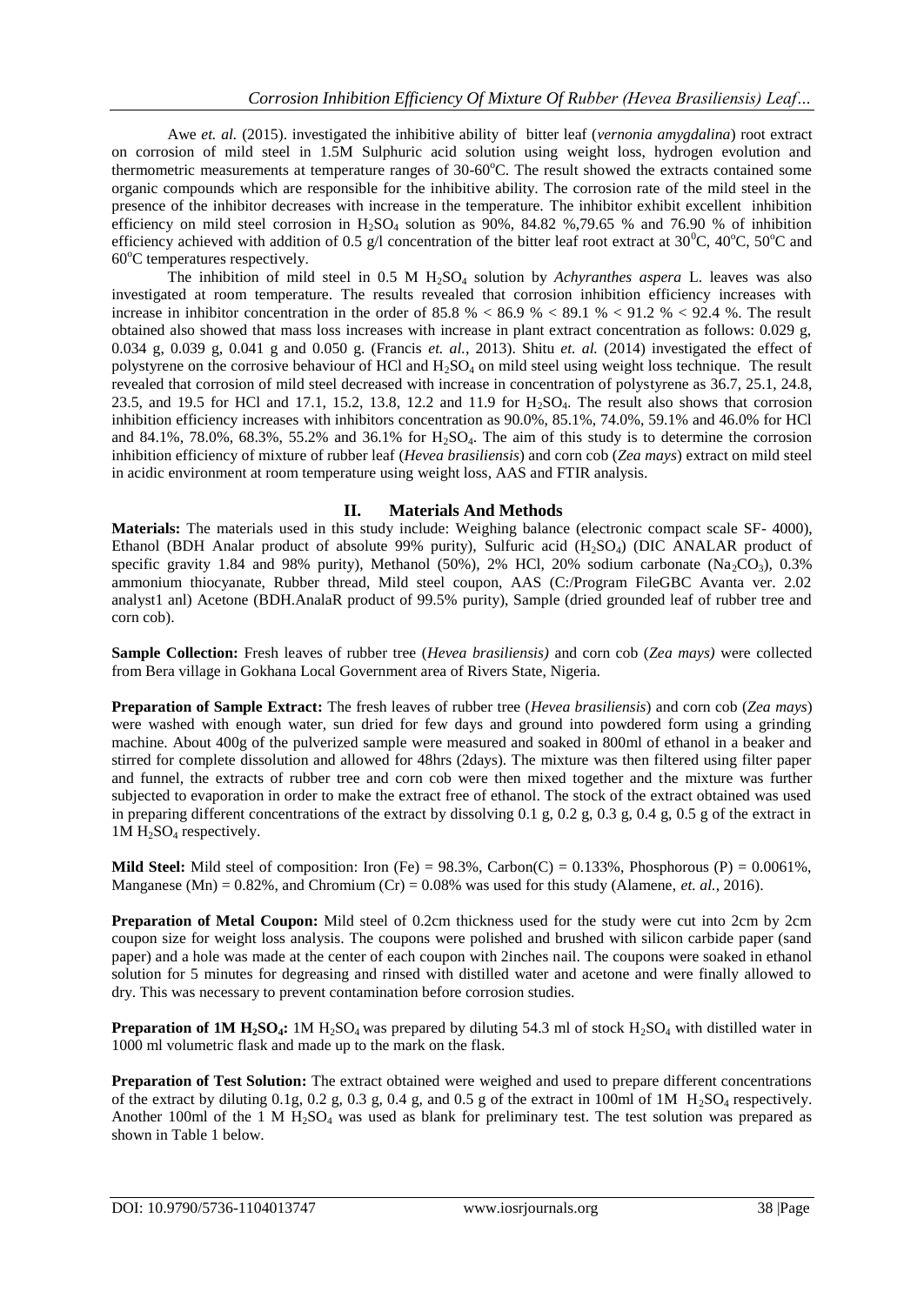| Weight (g) | $\%$ Extract (w/v) |
|------------|--------------------|
| Blank      |                    |
| 0.1        | 0.1                |
| 0.2        | 0.2                |
| 0.3        | 0.3                |
| 0.4        | 0.4                |
| 0.5        | 0.5                |

**Table.1**. Percentage Extract of the Test Solution in 100ml  $1M H_2SO_4$ 

**Weight Loss Analysis:** The mild steel coupons were weighed first using a weighing balance to get its initial weight and their respective grams were recorded. Each of the mild steel coupon were placed in different beakers containing different concentration of the test solution (0.1% w/v, 0.2% w/v, 0.3% w/v, 0.4% w/v and 0.5% w/v), rubber thread was used to suspend the mild steel into the test solution respectively at room temperature for 7days (168hrs). The coupons were retrieved from the test solution for every 24hrs interval by scrubbing the coupons with silicon carbide paper(sand paper) under running water, dipped in ethanol and acetone and allowed to dry, then the coupons were reweighed to determine the weight loss. The differences in the weight of the coupons were used as the weight loss. The essence of the scrubbing was to remove the films (coat) of inhibitor from the mild steel surface. The scrubbing was done with care to avoid wearing off of the metal.

**Atomic Absorption Spectrometric (AAS) Analysis:** Atomic absorption spectrophotometric analysis to determine the concentration of Iron ion in the acidic solution after gravimetric measurements was performed using atomic adsorption spectrometer model: GBC Avanta ver. 2.02\Analysis\anl. This was required to determine the concentration of Iron ion in the acidic solution after gravimetric measurements. The calibration curve of iron ions was drawn before analyzing the electrolyte solution. All samples containing iron ions were diluted with distilled water to ensure that the concentrations of metal ions are within the range of the calibration curve.

**Fourier Transform Infrared Spectroscopy (FTIR) Analysis:** The structural organization of the rubber leaf and corn cob extract was investigated to identify the functional group present using FTIR – Perkins Elmer Spectrum BX II model.

## **III. Results**

**Weight Loss Analysis:** The results of the weight loss analysis obtained from different concentrations of mixture of Rubber leaf (*Hevea Brasiliensis*) and corn cob (*Zea Mays*) extracts at room temperature are presented in the Tables below. The results obtained from the corrosion of mild steel in  $1M H<sub>2</sub>SO<sub>4</sub>$  solution containing the extracts of the mixture of rubber leaf *(Hevea brasiliensis*) and corn cob (*Zea mays*) with the concentration range of 0.1-0.5 g/m from the weight loss measurement are presented in the Tables 7 to 12. Table 12 shows the summary table of inhibition efficiency of the extract on mild steel in 1 M  $H_2SO_4$  at room temperature. Tables 2- 5 show the results from preliminary test.

| Time (hrs.) | Initial<br>weight | Final<br>weight | Weight<br>$loss(\Delta W)$ | in<br>Change<br>weight | Log of<br>$(W_{\Gamma}$ | inhibition<br>$\%$<br>efficiency | Surface<br>coverage | Rate constant<br>$(K)(hr^{-1})$ |
|-------------|-------------------|-----------------|----------------------------|------------------------|-------------------------|----------------------------------|---------------------|---------------------------------|
|             | (W <sub>1</sub> ) | $(W_F)$         | $=W_I-W_F$                 | $W_1$ $\Delta W$       | ΔW)                     |                                  | $(\theta)$          |                                 |
| 24          | 2.69              | 2.69            | 0                          | 2.69                   | 0.429                   |                                  |                     | 0.01533                         |
| 48          | 2.69              | 2.66            | 0.03                       | 2.66                   | 0.425                   |                                  |                     | 0.00764                         |
| 72          | 2.69              | 2.66            | 0.03                       | 2.66                   | 0.424                   |                                  |                     | 0.00517                         |
| 96          | 2.69              | 2.66            | 0.03                       | 2.66                   | 0.424                   |                                  |                     | 0.00388                         |
| 120         | 2.69              | 2.64            | 0.05                       | 2.64                   | 0.423                   |                                  |                     | 0.00312                         |
| 144         | 2.69              | 2.63            | 0.06                       | 2.63                   | 0.419                   |                                  |                     | 0.00261                         |
| 168         | 2.69              | 2.62            | 0.07                       | 2.62                   | 0.418                   |                                  |                     | 0.00225                         |
| Average     | 2.69              | 2.65            | 0.04                       | 2.65                   | 0.423                   |                                  |                     | 0.00571                         |

**Table 2:** Mild steel coupon in water at room temperature

**Table 3:** Mild steel coupon in ethanol at room temperature

| Time (hrs.) | Initial<br>weight<br>(W <sub>I</sub> ) | Final<br>weight<br>$(W_F)$ | Weight<br>$loss(\Delta W)$<br>$=W_I-W_F$ | Change in<br>weight<br>$W_{\Gamma}\Delta W$ | Log of<br>$(W_1 \Delta W)$ | inhibition<br>$\frac{0}{0}$<br>efficiency | Surface<br>coverage<br>$(\theta)$ | Rate<br>constant<br>$(K)(hr^{-1})$ |
|-------------|----------------------------------------|----------------------------|------------------------------------------|---------------------------------------------|----------------------------|-------------------------------------------|-----------------------------------|------------------------------------|
| 24          | 2.68                                   | 2.61                       | 0.07                                     | 2.61                                        | 0.4166                     |                                           |                                   | 0.01574                            |
| 48          | 2.68                                   | 2.59                       | 0.09                                     | 2.59                                        | 0.4133                     |                                           |                                   | 0.00793                            |
| 72          | 2.68                                   | 2.58                       | 0.1                                      | 2.58                                        | 0.4116                     |                                           |                                   | 0.00531                            |
| 96          | 2.68                                   | 2.56                       | 0.12                                     | 2.56                                        | 0.4082                     |                                           |                                   | 0.00401                            |
| 120         | 2.68                                   | 2.56                       | 0.12                                     | 2.56                                        | 0.4082                     |                                           |                                   | 0.00401                            |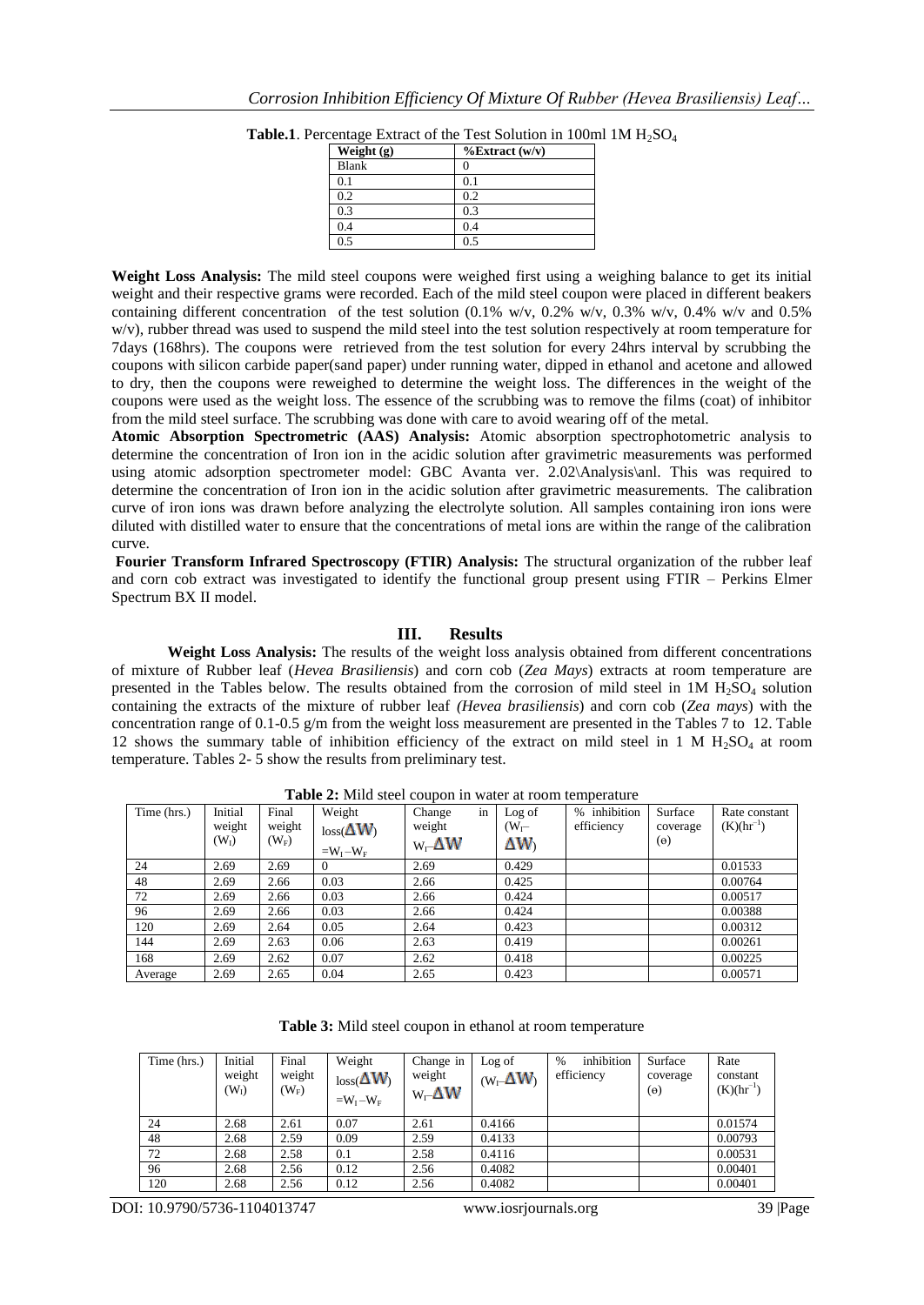*Corrosion Inhibition Efficiency Of Mixture Of Rubber (Hevea Brasiliensis) Leaf…*

| 144     | 2.68 | 5/<br>∠.J⊤        | 0.14 | 7 54<br>$\sim$ $\sim$ $\sim$ $\sim$ | 0.4048 |  | 0.00696 |
|---------|------|-------------------|------|-------------------------------------|--------|--|---------|
| 168     | 2.68 | $\epsilon$<br>ے ب | 0.16 | $\sim$<br>ے ب                       | 0.4014 |  | 0.00233 |
| Average | 2.68 | 2.56              | 0.11 | 2.56                                | 0.4092 |  | 0.00661 |

| Time (hrs.) | Initial<br>weight<br>$(W_I)$ | Final<br>weight<br>$(W_F)$ | Weight<br>$loss(\Delta W)$<br>$=W_I-W_F$ | in<br>Change<br>weight<br>$W_{\Gamma}\Delta W$ | Log of<br>$(W_1 \Delta W)$ | $\%$<br>inhibition<br>efficiency | Surface<br>coverage<br>$(\theta)$ | Rate constant<br>$(K)(hr^{-1})$ |
|-------------|------------------------------|----------------------------|------------------------------------------|------------------------------------------------|----------------------------|----------------------------------|-----------------------------------|---------------------------------|
| 24          | 2.89                         | 2.17                       | 0.72                                     | 2.17                                           | 0.3365                     |                                  |                                   | 0.02038                         |
| 48          | 2.89                         | 1.54                       | 1.35                                     | 1.54                                           | 0.1875                     |                                  |                                   | 0.01435                         |
| 72          | 2.89                         | 0.96                       | 1.93                                     | 0.96                                           | $-0.0177$                  |                                  |                                   | 0.01536                         |
| 96          | 2.89                         | 0.42                       | 2.49                                     | 0.42                                           | $-0.3979$                  |                                  |                                   | 0.01152                         |
| 120         | 2.89                         | $\theta$                   | 2.89                                     | $\Omega$                                       |                            |                                  |                                   | $\overline{\phantom{a}}$        |
| 144         | 2.89                         | $\Omega$                   | 2.89                                     | $\Omega$                                       |                            |                                  |                                   | $\overline{\phantom{a}}$        |
| 168         | 2.89                         | $\Omega$                   | 2.89                                     | $\Omega$                                       |                            |                                  |                                   |                                 |
| Average     | 2.89                         | 0.72                       | 2.17                                     | 0.72                                           | 0.0155                     |                                  |                                   | 0.00880                         |

#### Table 4: Mild steel coupon in 2M H<sub>2</sub>SO<sub>4</sub> at room temperature

## Table 5: Mild steel coupon in 3M  $H_2SO_4$  at room temperature

| Time (hours) | Initial<br>weight<br>$(W_I)$ | Final<br>weight<br>$(W_F)$ | Weight<br>$loss(\Delta W)$<br>$=W_I-W_F$ | in<br>Change<br>weight<br>$W_1$ $\Delta W$ | Log of<br>$(W_\blacksquare \Delta W)$ | $\%$<br>inhibition<br>efficiency | Surface<br>coverage<br>$(\theta)$ | Rate<br>constant<br>$(K)(hr^{-1})$ |
|--------------|------------------------------|----------------------------|------------------------------------------|--------------------------------------------|---------------------------------------|----------------------------------|-----------------------------------|------------------------------------|
| 24           | 2.76                         | 1.84                       | 0.92                                     | 1.84                                       | 0.2648                                |                                  |                                   | 0.01689                            |
| 48           | 2.76                         | 1.02                       | 1.74                                     | 1.02                                       | 0.0086                                |                                  |                                   | 0.02071                            |
| 72           | 2.76                         | 0.28                       | 2.48                                     | 0.28                                       | $-0.5528$                             |                                  |                                   | 0.03179                            |
| 96           | 2.76                         | $\Omega$                   | 2.76                                     | $\theta$                                   | $\overline{\phantom{a}}$              |                                  |                                   | ۰                                  |
| 120          | 2.76                         | $\Omega$                   | 2.76                                     | $\Omega$                                   | $\overline{\phantom{a}}$              |                                  |                                   | ۰                                  |
| 144          | 2.76                         | $\theta$                   | 2.76                                     | $\overline{0}$                             | $\overline{\phantom{a}}$              |                                  |                                   | ۰                                  |
| 168          | 2.76                         | $\Omega$                   | 2.76                                     | $\Omega$                                   | $\overline{\phantom{a}}$              |                                  |                                   | $\overline{\phantom{a}}$           |
| Average      | 2.76                         | 0.45                       | 2.31                                     | 0.45                                       | $-0.0399$                             |                                  |                                   | 0.00993                            |

#### **Table 6:** Mild steel coupon in 4M H<sub>2</sub>SO<sub>4</sub> at room temperature

| Time (hrs.) | Initial<br>weight<br>$(W_I)$ | Final<br>weight<br>$(W_F)$ | Weight<br>$loss(\Delta W)$<br>$=W_I-W_F$ | Change in<br>weight<br>$W - \Delta W$ | Log of<br>$(W_1 \Delta W)$ | $\%$<br>inhibition<br>efficiency | Surface<br>coverage<br>$(\theta)$ | Rate constant<br>$(K)(hr^{-1})$ |
|-------------|------------------------------|----------------------------|------------------------------------------|---------------------------------------|----------------------------|----------------------------------|-----------------------------------|---------------------------------|
| 24          | 2.85                         | 1.30                       | 1.55                                     | 1.30                                  | 0.1139                     |                                  |                                   | 0.03269                         |
| 48          | 2.85                         | 0.12                       | 2.73                                     | 0.12                                  | $-0.9208$                  |                                  |                                   | 0.08171                         |
| 72          | 2.85                         | $\Omega$                   | 2.85                                     | $\Omega$                              | ۰                          |                                  |                                   | ٠                               |
| 96          | 2.85                         | $\Omega$                   | 2.85                                     | $\Omega$                              | $\overline{\phantom{a}}$   |                                  |                                   |                                 |
| 120         | 2.85                         | $\Omega$                   | 2.85                                     | $\Omega$                              | ۰                          |                                  |                                   | ٠                               |
| 144         | 2.85                         | $\theta$                   | 2.85                                     | $\Omega$                              | ۰                          |                                  |                                   |                                 |
| 168         | 2.85                         | $\theta$                   | 2.85                                     | $\Omega$                              | ۰                          |                                  |                                   |                                 |
| Average     | 2.85                         | 0.20                       | 2.65                                     | 0.20                                  | $-0.1153$                  |                                  |                                   | 0.01634                         |

**Table 7:** Mild steel coupon in 1M H<sub>2</sub>SO<sub>4</sub> without inhibitor at room temperature

| Time<br>(hrs.) | Initial<br>Weight<br>$(W_I)$ | Final<br>Weight<br>$(W_F)$ | Weight<br>$\log_{10}( \Delta W)$<br>$=W_I-W_F$ | Change in<br>Weight<br>$W_1 \Delta W$ | Log of<br>$(W_1 \Delta W)$ | $\%$<br>Inhibition<br>efficiency | Surface<br>Coverage<br>$(\theta)$ | Rate<br>Constant<br>$(K)(hr^{-1})$ |
|----------------|------------------------------|----------------------------|------------------------------------------------|---------------------------------------|----------------------------|----------------------------------|-----------------------------------|------------------------------------|
| 24             | 2.86                         | 2.27                       | 0.59                                           | 2.27                                  | 0.3560                     |                                  |                                   | 0.009632                           |
| 48             | 2.86                         | 1.75                       | 1.11                                           | 1.75                                  | 0.2430                     |                                  |                                   | 0.01024                            |
| 72             | 2.86                         | 1.28                       | 1.58                                           | 1.28                                  | 0.1072                     |                                  |                                   | 0.01117                            |
| 96             | 2.86                         | 0.77                       | 2.09                                           | 0.77                                  | $-0.1135$                  |                                  |                                   | 0.01368                            |
| 120            | 2.86                         | 0.37                       | 2.49                                           | 0.37                                  | $-0.4318$                  |                                  |                                   | 0.01705                            |
| 144            | 2.86                         | 0.00                       | 2.86                                           | 0.00                                  | ۰                          |                                  |                                   | ۰                                  |
| 168            | 2.86                         | 0.00                       | 2.86                                           | 0.00                                  | ۰                          |                                  |                                   |                                    |
| Average        | 2.86                         | 0.92                       | 1.94                                           | 0.92                                  | 0.0230                     |                                  |                                   | 0.00882                            |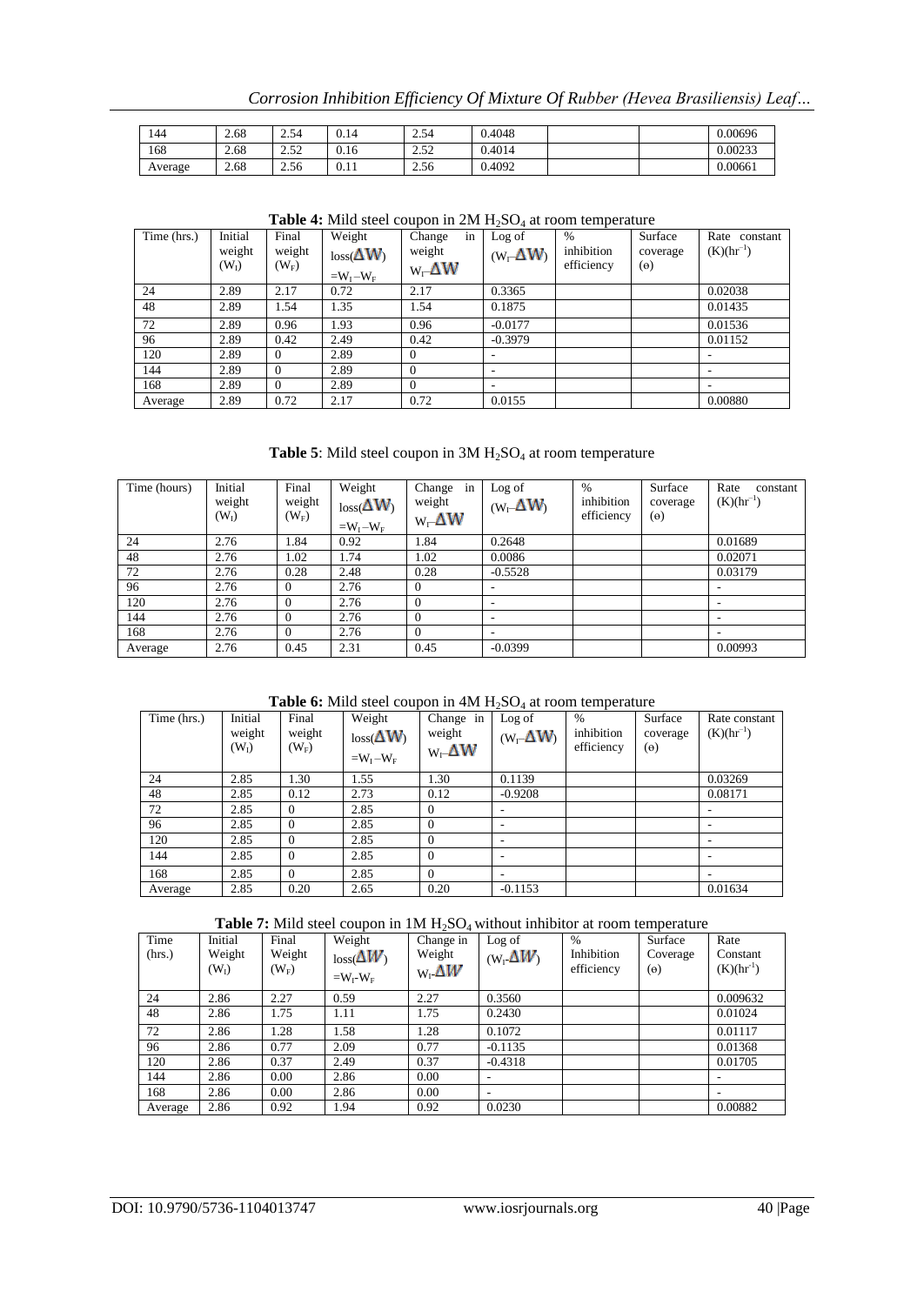| Time<br>(hrs.) | Initial<br>Weight<br>$(W_I)$ | Final<br>Weight<br>$(W_F)$ | <b>Lable 0.</b> IVING SICCT COUPON IN THE LEGS OF WHIT 0.1 <b>g</b> HIMBHOT<br>Weight<br>$loss(\Delta W)$<br>$=W_I-W_F$ | Change in<br>Weight<br>$W_1 \Delta W$ | Log of<br>$(W_1 \Delta W)$ | $\%$<br>Inhibition<br>efficiency | Surface<br>Coverage<br>$(\theta)$ | Rate<br>Constant<br>$(K)(hr^{-1})$ |
|----------------|------------------------------|----------------------------|-------------------------------------------------------------------------------------------------------------------------|---------------------------------------|----------------------------|----------------------------------|-----------------------------------|------------------------------------|
| 24             | 2.72                         | 2.69                       | 0.03                                                                                                                    | 2.69                                  | 0.4298                     | 94.9                             | 0.9495                            | 0.0004622                          |
| 48             | 2.72                         | 2.63                       | 0.09                                                                                                                    | 2.63                                  | 0.4199                     | 91.9                             | 0.9189                            | 0.0006999                          |
| 72             | 2.72                         | 2.57                       | 0.15                                                                                                                    | 2.57                                  | 0.4044                     | 90.5                             | 0.9051                            | 0.0007859                          |
| 96             | 2.72                         | 2.49                       | 0.23                                                                                                                    | 2.49                                  | 0.3962                     | 88.1                             | 0.8891                            | 0.0009171                          |
| 120            | 2.72                         | 2.41                       | 0.31                                                                                                                    | 2.41                                  | 0.3820                     | 87.6                             | 0.8755                            | 0.001009                           |
| 144            | 2.72                         | 2.34                       | 0.37                                                                                                                    | 2.34                                  | 0.3711                     | 87.1                             | 0.8706                            | 0.001001                           |
| 168            | 2.72                         | 2.30                       | 0.42                                                                                                                    | 2.30                                  | 0.3617                     | 85.3                             | 0.8531                            | 0.0009979                          |
| Average        | 2.72                         | 2.49                       | 0.23                                                                                                                    | 2.49                                  | 0.3958                     | 89.5                             | 0.8945                            | 0.000839                           |

Table 8: Mild steel coupon in 1M H<sub>2</sub>SO<sub>4</sub> with 0.1g inhibitor

## **Table 9:** Mild steel coupon in 1M H<sub>2</sub>SO<sub>4</sub> with 0.2 g inhibitor

| Time<br>(hrs.) | Initial<br>Weight<br>W <sub>1</sub> | Final<br>Weight<br>$(W_F)$ | Weight<br>$loss(\Delta W)$<br>$=W_I-W_F$ | Change in<br>Weight<br>$W_1 \Delta W$ | Log of<br>$(W_1 \Delta W)$ | $\frac{0}{0}$<br>Inhibition<br>efficiency | Surface<br>Coverage<br>$(\Theta)$ | Rate<br>Constant<br>$(K)(hr^{-1})$ |
|----------------|-------------------------------------|----------------------------|------------------------------------------|---------------------------------------|----------------------------|-------------------------------------------|-----------------------------------|------------------------------------|
| 24             | 2.63                                | 2.60                       | 0.03                                     | 2.60                                  | 0.4149                     | 94.9                                      | 0.9492                            | 0.0004781                          |
| 48             | 2.63                                | 2.58                       | 0.05                                     | 2.58                                  | 0.4116                     | 95.5                                      | 0.9541                            | 0.0003993                          |
| 72             | 2.63                                | 2.56                       | 0.07                                     | 2.56                                  | 0.4082                     | 95.6                                      | 0.9561                            | 0.0003737                          |
| 96             | 2.63                                | 2.54                       | 0.09                                     | 2.54                                  | 0.4048                     | 95.5                                      | 0.9559                            | 0.0003614                          |
| 120            | 2.63                                | 2.52                       | 0.11                                     | 2.52                                  | 0.4014                     | 95.6                                      | 0.9558                            | 0.0003563                          |
| 144            | 2.63                                | 2.49                       | 0.14                                     | 2.44                                  | 0.3962                     | 95.1                                      | 0.9510                            | 0.0003777                          |
| 168            | 2.63                                | 2.47                       | 0.16                                     | 2.47                                  | 0.3927                     | 94.4                                      | 0.9440                            | 0.0003735                          |
| Averag<br>e    | 2.63                                | 2.54                       | 0.09                                     | 2.54                                  | 0.4043                     | 95.2                                      | 0.9523                            | 0.0003886                          |

## Table 10: Mild steel coupon in 1M H<sub>2</sub>SO<sub>4</sub> with 0.3 g inhibitor

| Time<br>(hrs.) | Initial<br>Weight<br>(W <sub>1</sub> ) | Final<br>Weight<br>$(W_F)$ | Weight<br>$loss(\Delta W)$<br>$=W_I-W_F$ | Change in<br>Weight<br>$W_{\rm r} \Delta W$ | Log of<br>$(W_1 \Delta W)$ | $\%$<br>Inhibition<br>efficiency | Surface<br>Coverage<br>$(\theta)$ | Rate<br>Constant<br>$(K)(hr^{-1})$ |
|----------------|----------------------------------------|----------------------------|------------------------------------------|---------------------------------------------|----------------------------|----------------------------------|-----------------------------------|------------------------------------|
| 24             | 2.68                                   | 2.66                       | 0.02                                     | 2.66                                        | 0.4248                     | 96.6                             | 0.9661                            | 0.0003122                          |
| 48             | 2.68                                   | 2.64                       | 0.04                                     | 2.64                                        | 0.4216                     | 96.3                             | 0.9631                            | 0.0003128                          |
| 72             | 2.68                                   | 2.63                       | 0.05                                     | 2.63                                        | 0.4199                     | 96.8                             | 0.9684                            | 0.0001955                          |
| 96             | 2.68                                   | 2.61                       | 0.07                                     | 2.61                                        | 0.4166                     | 96.6                             | 0.9761                            | 0.0002747                          |
| 120            | 2.68                                   | 2.54                       | 0.04                                     | 2.54                                        | 0.4133                     | 96.4                             | 0.9639                            | 0.0002848                          |
| 144            | 2.68                                   | 2.57                       | 0.11                                     | 2.57                                        | 0.4099                     | 96.2                             | 0.9615                            | 0.0002894                          |
| 168            | 2.68                                   | 2.54                       | 0.14                                     | 2.54                                        | 0.4048                     | 95.1                             | 0.9510                            | 0.0003192                          |
| Average        | 2.68                                   | 2.54                       | 0.07                                     | 2.61                                        | 0.4157                     | 96.4                             | 0.9643                            | 0.0002434                          |

#### Table 11: Mild steel coupon in 1M H<sub>2</sub>SO<sub>4</sub> with 0.4 g inhibitor

| Time<br>(hrs.) | Initial<br>Weight<br>(W <sub>I</sub> ) | Final<br>Weight<br>$(W_F)$ | Weight<br>$loss(\Delta W)$<br>$=W_I-W_F$ | Change in<br>Weight<br>$W_1 \Delta W$ | Log of<br>$(W_{I^-})$<br>ΔW) | $\%$<br>Inhibition<br>efficiency | Surface<br>Coverage<br>$(\theta)$ | Rate<br>Constant<br>$(K)(hr^{-1})$ |
|----------------|----------------------------------------|----------------------------|------------------------------------------|---------------------------------------|------------------------------|----------------------------------|-----------------------------------|------------------------------------|
| 24             | 2.61                                   | 2.59                       | 0.02                                     | 2.59                                  | 0.4133                       | 96.6                             | 0.9661                            | 0.0003206                          |
| 48             | 2.61                                   | 2.57                       | 0.04                                     | 2.57                                  | 0.4099                       | 96.3                             | 0.9634                            | 0.0003213                          |
| 72             | 2.61                                   | 2.56                       | 0.05                                     | 2.56                                  | 0.4082                       | 96.8                             | 0.9683                            | 0.0002670                          |
| 96             | 2.61                                   | 2.55                       | 0.06                                     | 2.55                                  | 0.4065                       | 97.1                             | 0.9712                            | 0.0002414                          |
| 120            | 2.61                                   | 2.54                       | 0.07                                     | 2.54                                  | 0.4048                       | 97.2                             | 0.9719                            | 0.0002267                          |
| 144            | 2.61                                   | 2.53                       | 0.08                                     | 2.53                                  | 0.4031                       | 97.2                             | 0.9720                            | 0.0002150                          |
| 168            | 2.61                                   | 2.51                       | 0.10                                     | 2.51                                  | 0.3997                       | 96.6                             | 0.9650                            | 0.0002324                          |
| Average        | 2.61                                   | 2.55                       | 0.06                                     | 2.55                                  | 0.4065                       | 96.8                             | 0.9683                            | 0.0002606                          |

## **Table 12:** Mild steel coupon in 1M H<sub>2</sub>SO<sub>4</sub> with 0.5 g inhibitor

| Time   | Initial           | Final   | Weight           | Change in    | Log of           | $\%$       | Surface    | Rate           |
|--------|-------------------|---------|------------------|--------------|------------------|------------|------------|----------------|
| (hrs.) | Weight            | Weight  | $loss(\Delta W)$ | Weight       | $(W_1 \Delta W)$ | Inhibition | Coverage   | Constant       |
|        | (W <sub>1</sub> ) | $(W_F)$ |                  | $W \Delta W$ |                  | efficiency | $(\Theta)$ | $(K)(hr^{-1})$ |
|        |                   |         | $=W_I-W_F$       |              |                  |            |            |                |
| 24     | 2.85              | 2.84    | 0.01             | 2.84         | 0.4533           | 98.3       | 0.9831     | 0.0001465      |
| 48     | 2.85              | 2.83    | 0.02             | 2.83         | 0.4518           | 98.2       | 0.9810     | 0.0001465      |
| 72     | 2.85              | 2.82    | 0.03             | 2.82         | 0.4502           | 98,1       | 0.9810     | 0.0001466      |
| 96     | 2.85              | 2.82    | 0.03             | 2.82         | 0.4502           | 98.6       | 0.9856     | 0.0001098      |
| 120    | 2.85              | 2.81    | 0.04             | 2.81         | 0.4487           | 98.3       | 0.9834     | 0.0001179      |
| 144    | 2.85              | 2.80    | 0.05             | 2.80         | 0.4472           | 98.3       | 0.9825     | 0.0001222      |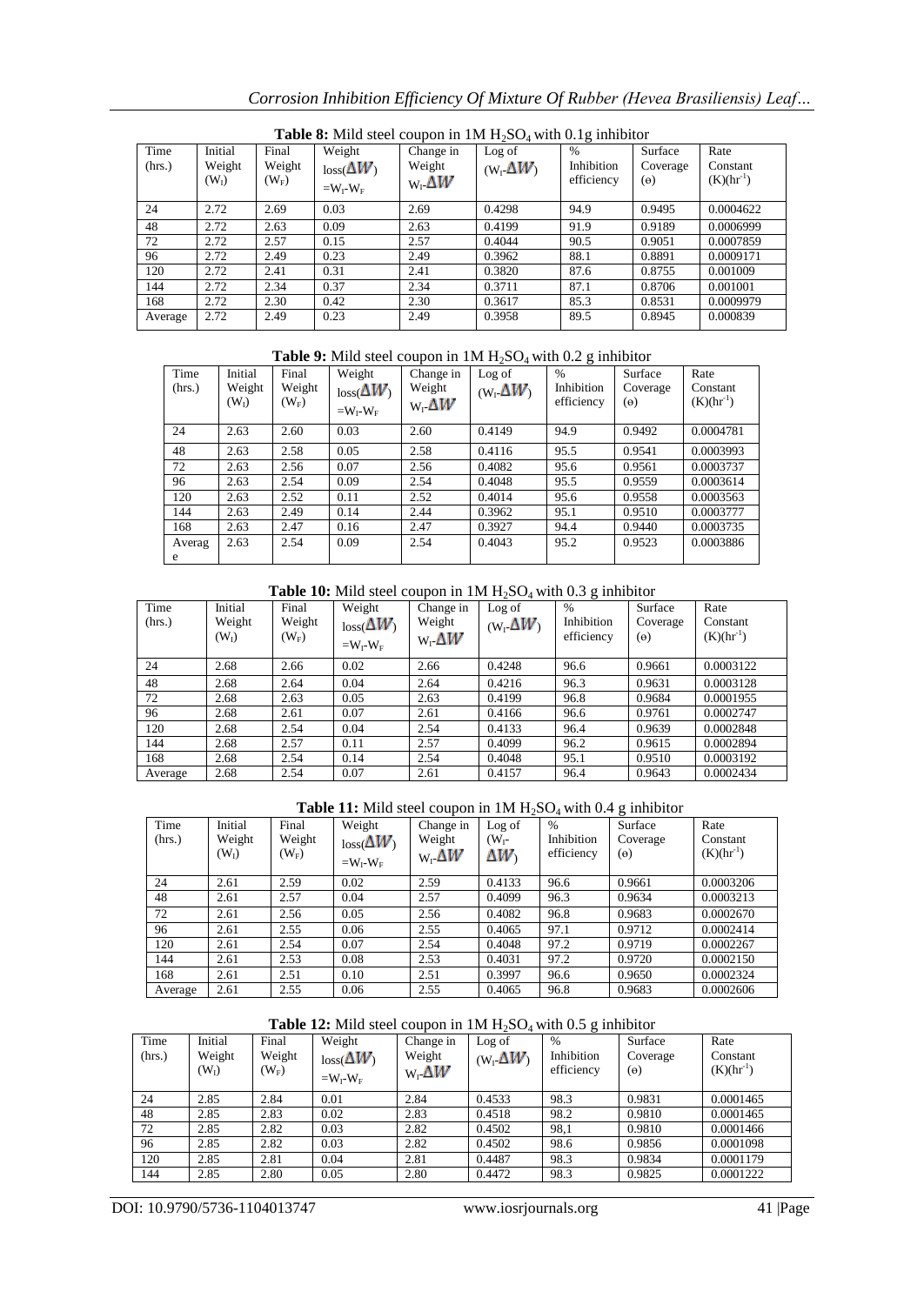| 168    | 205<br>2.83         | 70<br>∽<br>2.10 | 0.07 | 270<br>2.10          | 0.4440 | 97<br>27.U | 0755ء<br>ر ر ر<br>$\mathbf{v} \cdot \mathbf{v}$ | 0.0001480 |
|--------|---------------------|-----------------|------|----------------------|--------|------------|-------------------------------------------------|-----------|
| Averag | $\Omega$ or<br>2.83 | 2.81            | 0.04 | $\Omega$ 0.1<br>2.01 | 0.3915 | 98.2       | 0.9817                                          | J.0001339 |
|        |                     |                 |      |                      |        |            |                                                 |           |

**Table 13:** Iron ions (Fe<sup>2+</sup>, Fe<sup>3+</sup>) concentrations in 1M  $H_2SO_4$  at different concentrations of Rubber leaf extract from AAS analysis.

| <b>Acid medium</b>                 | <b>Extract</b> concentration<br>(g) | <b>Concentration of iron ion</b><br>$(Fe^{2+}, Fe^{3+})(mg)$ |
|------------------------------------|-------------------------------------|--------------------------------------------------------------|
| 1 M H <sub>2</sub> SO <sub>4</sub> | <b>Blank</b>                        | 1427.04                                                      |
|                                    | 0.1                                 | 1317.41                                                      |
|                                    | 0.2                                 | 575.11                                                       |
|                                    | 0.3                                 | 501.06                                                       |
|                                    | 0.4                                 | 390.50                                                       |
|                                    | 0.5                                 | 384.56                                                       |

**Table 14**: Levels of various parameters measured at different concentrations of rubber leaf and corn cob extracts on mild steel in 1 M  $H_2SO_4$  at room temperature.

| Acid medium                       | Extract<br>Concentration | Weight<br>$loss(\Delta W)$<br>$=W_I-W_F$ | Log of<br>$(W_{I}$<br>ΔW) | (% )<br>Inhibition<br>efficiency. | Surface<br>coverage<br>$(\theta)$ | Concentration<br>Of<br>Iron<br>$ion(Fe^{2+}, Fe^{3+})(mg)$ |
|-----------------------------------|--------------------------|------------------------------------------|---------------------------|-----------------------------------|-----------------------------------|------------------------------------------------------------|
| 1M H <sub>2</sub> SO <sub>4</sub> | Blank                    | 1.94                                     | 0.0230                    |                                   |                                   | 1427.04                                                    |
|                                   | $0.1\%$ g                | 0.23                                     | 0.3958                    | 89.5                              | 0.8945                            | 1317.41                                                    |
|                                   | $0.2\%$ g                | 0.09                                     | 0.4043                    | 95.2                              | 0.9523                            | 575.11                                                     |
|                                   | $0.3\%$ g                | 0.07                                     | 0.4157                    | 96.4                              | 0.9643                            | 501.06                                                     |
|                                   | $0.4\%$ g                | 0.06                                     | 0.4065                    | 96.8                              | 0.9683                            | 390.50                                                     |
|                                   | $0.5\%$ g                | 0.04                                     | 0.3915                    | 98.2                              | 0.9817                            | 384.56                                                     |



Fig. 1: Variation of weight loss with time for mild steel in 1M H<sub>2</sub>SO<sub>4</sub> at different concentrations of extracts.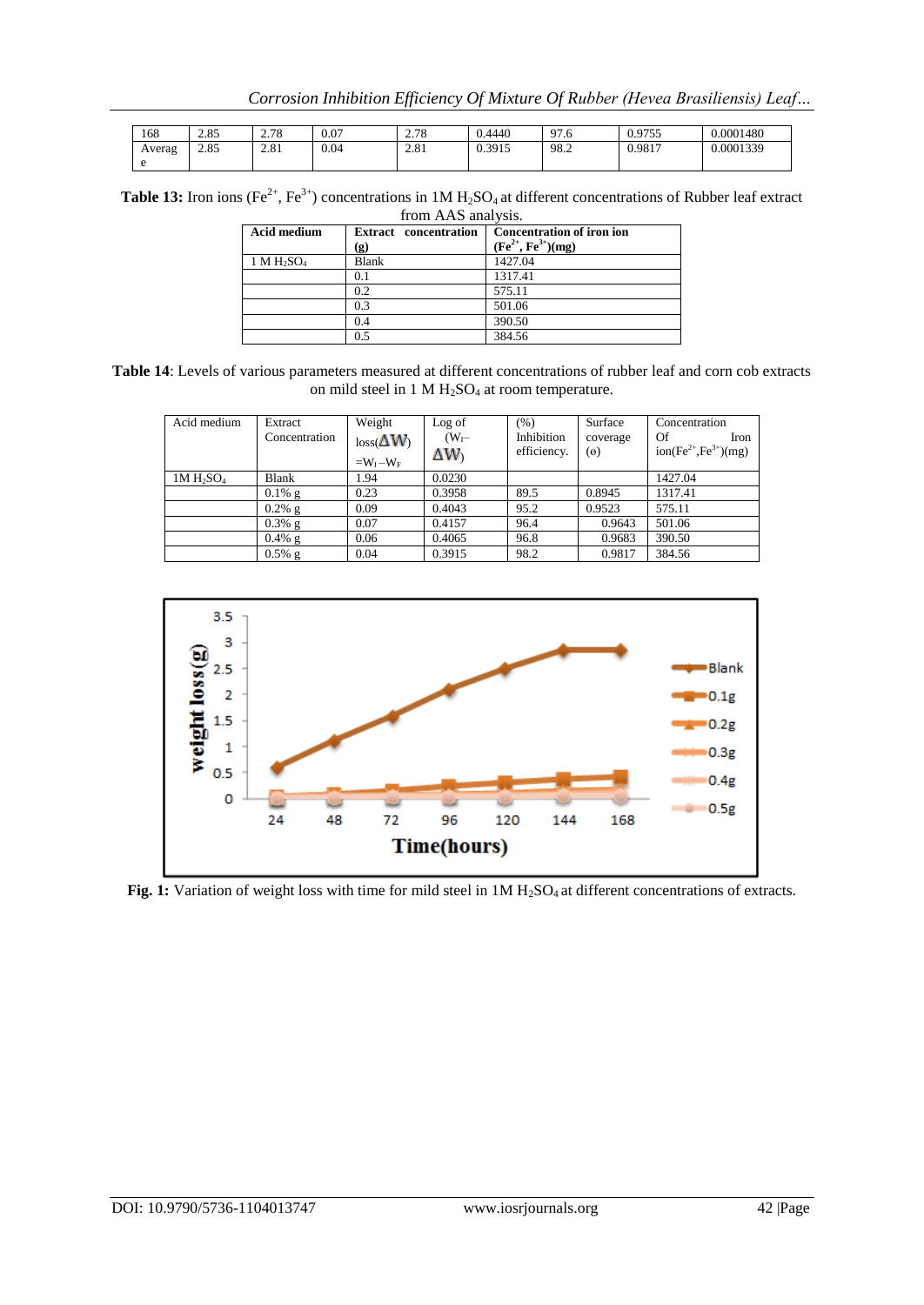

**Fig. 2:** Variation of Log ( $W_1$ – $\Delta W$ ) with time for mild steel in 1M H<sub>2</sub>SO<sub>4</sub> at different concentrations of extracts.



**Fig. 3**: Variation of inhibition efficiency with concentrations of mixture of Rubber leaf corn cob extract.



**Fig. 4:** Langmuir adsorption isotherm [c/ɵ] plot versus concentration [c] for the inhibition of mild steel in 1M  $H<sub>2</sub>SO<sub>4</sub>$  solution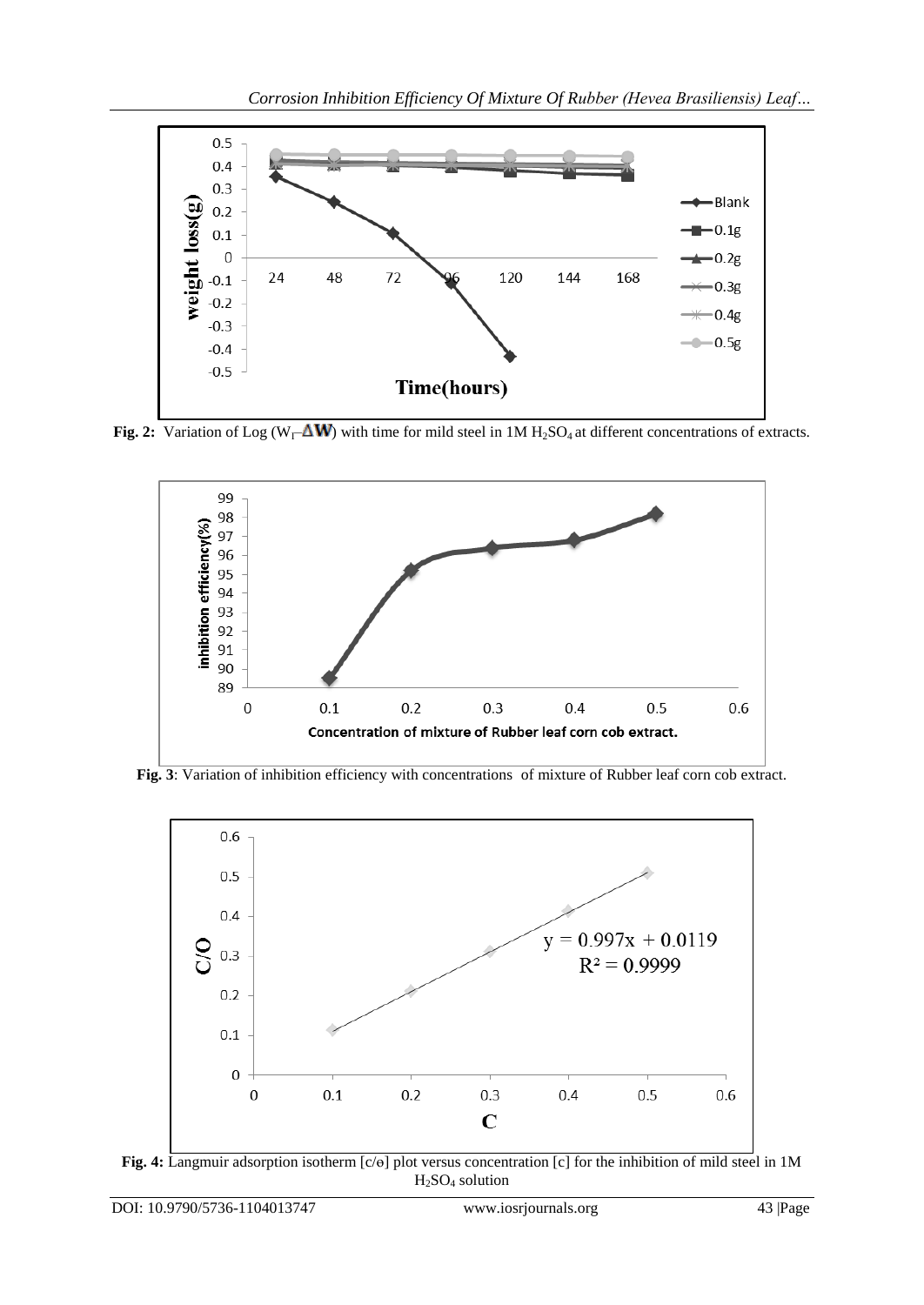

**Fig. 5:** Variations in concentrations of Iron ions (Fe<sup>2+</sup>, Fe<sup>3+</sup>) in 1M H<sub>2</sub>SO<sub>4</sub> acid solution from AAS.



**Fig. 6**: FTIR Spectrum of Rubber Leaf Extract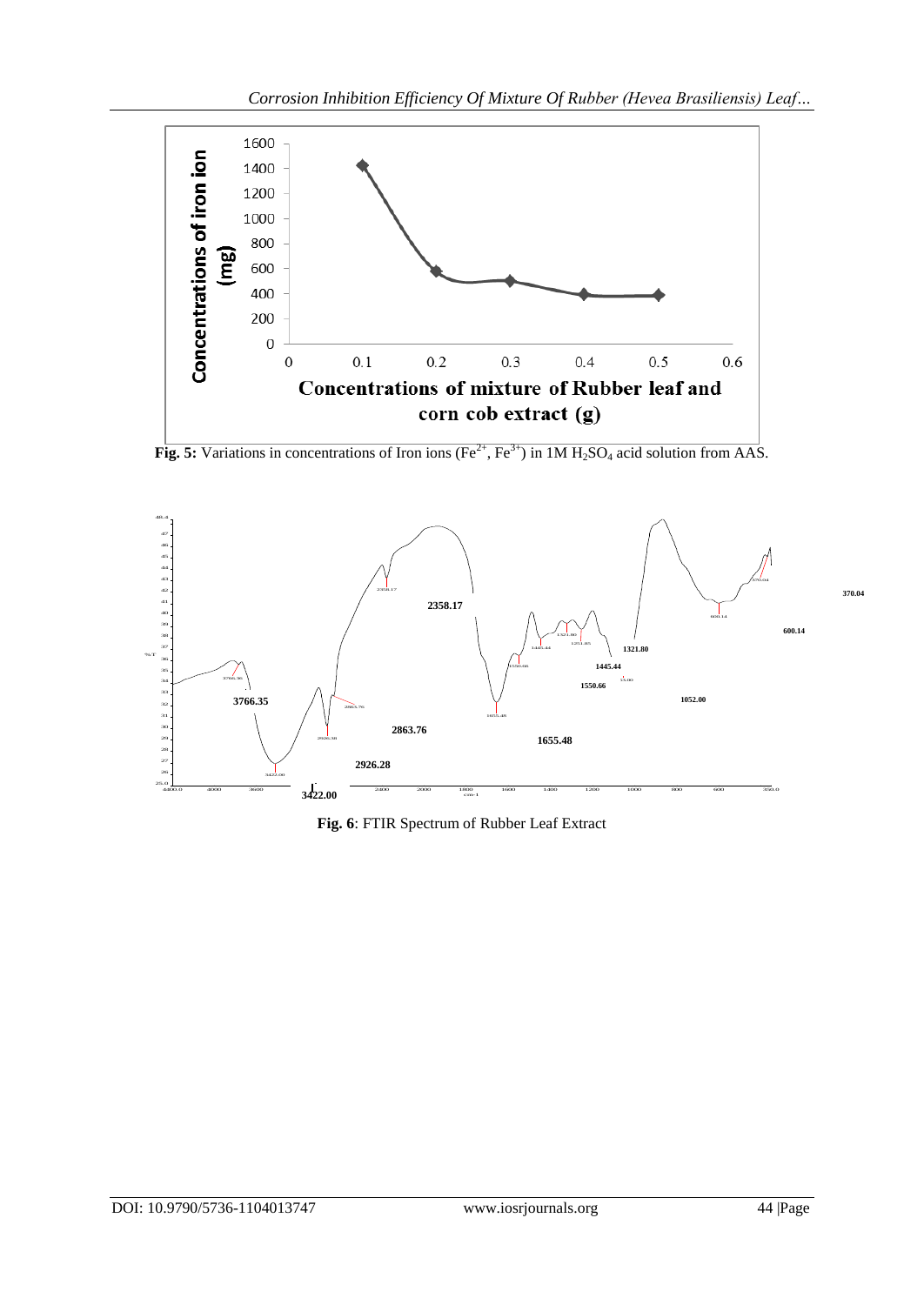

**Fig. 7**: FTIR Spectrum of Corn Cob

## **Discussion**

Tables 2- 6 show the result from preliminary study. The tables show that at the acid concentration of 2 M  $H_2SO_4$ , 3 M  $H_2SO_4$ , and 4 M  $H_2SO_4$  the dissolution (weight loss) of the mild steel increased as: 2.17g, 2.31g and 2.65g respectively. In the case of water (Table 2) and ethanol (Table 6), water shows a higher weight loss (0.42g) than ethanol (0.11g). The lesser weight loss obtained from water and ethanol as compared to the weight loss in 2 M-4 M H<sub>2</sub>SO<sub>4</sub>, shows that they have inhibitory properties which may be due to the presence of the O-H functional group in their molecule.

**Weight Loss Studies:** Fig.1 present the variation in weight loss in g/ml with time of the mild steel in 1 M H2SO<sup>4</sup> varying concentrations of the mixture of rubber leaf (*Hevea brasiliensis*) and corn cob(*Zea mays*) extracts. It was observed from the plot in Fig.1 that weight loss decreases with increases in the concentration of the mixture of rubber leaf (*Hevea brasiliensis*) and corn cob (Zea mays) extracts. This infers that more of the metal surface were covered and protected from attack by the acidic medium as the concentration of the extract increased. Specifically, the addition of the extract decreased the dissolution of the metal from 1.94 g in the blank solution to 0.04 g in the presence of higher extract concentration of 0.5 g. This implies that the presence of the mixture of rubber leaves (*Hevea Brasiliensis*) and corn cob (*Zea Mays*) extract showed significant impact on the weight loss of mild steel in 1M H<sub>2</sub>SO4 solution. This observation agrees with the report of Alamene, *et; al.* (2016).

**Effect of time on weight loss:** Table 7 shows the variation of weight loss with time for mild steel in 1 M H<sub>2</sub>SO<sub>4</sub> at different concentrations of rubber leaf and corn cob extract. **T**he Table showed that at 24, 48, 72, 96, 120, 144 and 168 hours, weight loss increases as 0.59 g, 1.11 g, 1.58 g, 2.09 g, 2.49 g, 2.86 g, and 2.86 g respectively for the blank. This trend was also seen in the weight loss of the mild steels immersed in the various plant extract concentrations (test solution). This observation agrees with the report of Alamene, *et; al.* (2016).

**Effect of inhibitor concentration on weight loss:** It was observed found in Table 12 that weight loss decreased significantly in the presence of the extracts compared to the blank acid solution and this decrease was found to be dependent on the concentration of the rubber leaf and corn cob extract. In particular the addition of 0.5 g of the rubber leaf and corn cob extract decreased the weight loss of the mild steel from 1.94 g in the blank solution to 0.04 g. This is in agreement with the work of Okeawale and Olaitan (2017).

The inhibition efficiency of mixture of rubber leaf and corn cob extracts on mild steel was calculated. Fig.3 shows the inhibition efficiency at different concentrations of the rubber leaf and corn cob extracts and it was also seen that the inhibition efficiency increases with increasing concentration of the plants extract. It was observed that the inhibition efficiency increased and the weight loss decreased as the extracts concentrations were increased. The highest value of the inhibition efficiency was 98.2%. It could be considered that the mixture of rubber leaf (*Hevea Brasiliensis*) and corn cob (*Zea Mays*) extract as inhibitor of mild steel in 1 M H2SO<sup>4</sup> solution gave a high level of inhibition efficiency. (Umoren *et al.,* 2016, Alamene, *et; al,* 2016, Okeawale and Olaitan, 2017)

.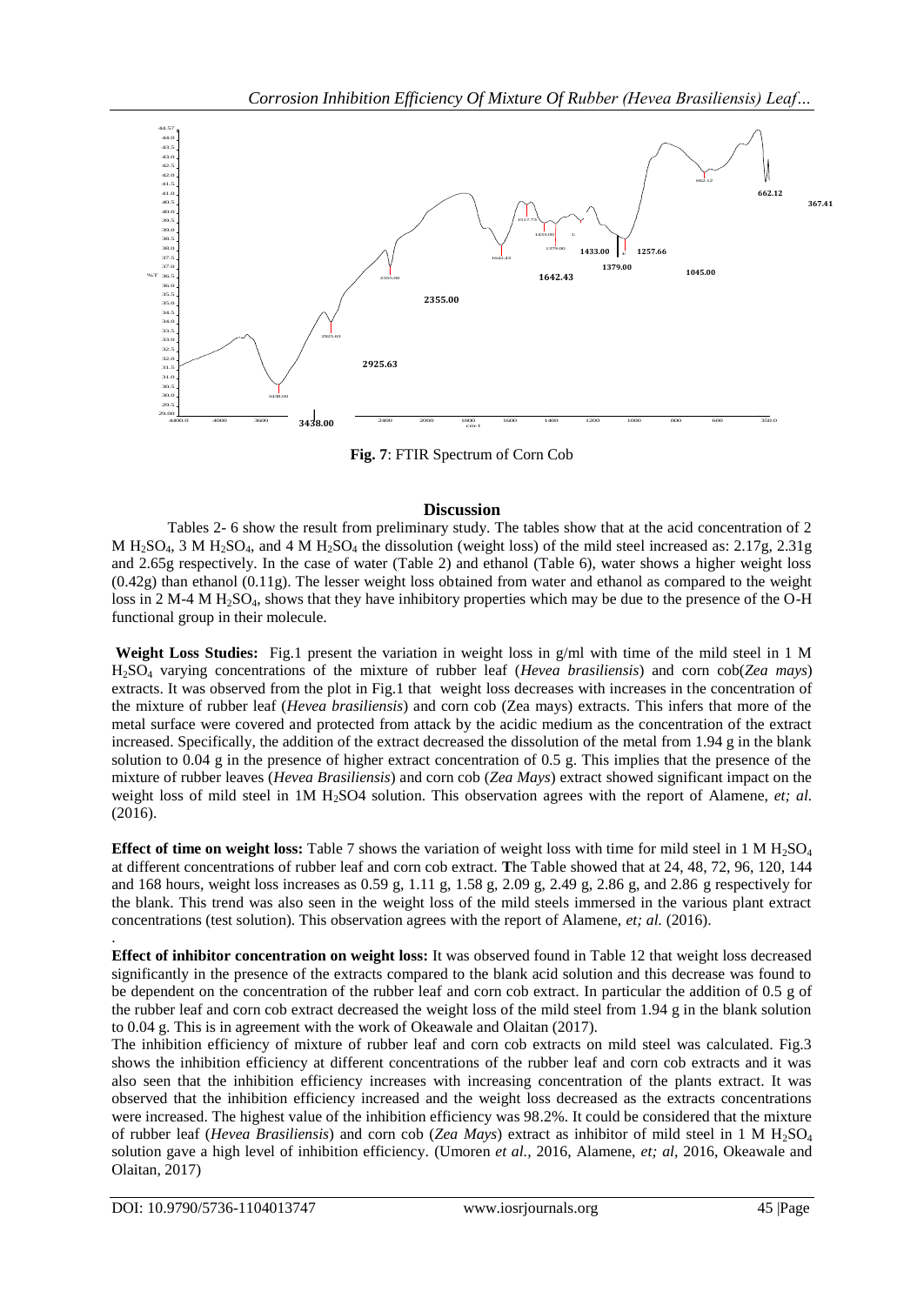**Adsorption Isotherm:** Fig.4 is the Langmuir isotherm plot showing a straight line graph. It was found to be best suited for the experimental data generated. This is very clear from the correlation co-efficient  $(R^2)$  value of 0.999 which suggests that the mixture of rubber leaf and corn cob extract molecules form a monolayer on the surface of the mild steel.

**Atomic Absorption Spectroscopy (AAS) Analysis:** AAS analysis was carried out to determine the amount of the Iron ion dissolved from the mild steel into the electrolyte solution at different concentrations of the rubber leaf and corn cob extract after 168 hours of immersion period. The results obtained as shown in Fig.5 showed a decrease in the amount of dissolved Iron ion in the presence of the extracts compared to the blank. It was observed that the concentration of the Iron ion dissolved in the electrolyte was found to be 1427.04 mg for the blank in 1 M  $H_2$ SO<sub>4</sub> solution which decreased to 384.5 6 mg on addition of 0.5 g of the plant extracts. This may be attributed to the absorption of the components of the extracts on the surface of the mild steel, producing a barrier which isolates the surface from the corrosion environment. This observation is in line with the study of Alamene, *et. al.* (2016) on corrosion inhibition by rubber leaf extract on mild steel in acidic solution.

## **IV. Conclusion**

The results of this study showed that weight loss decrease with increase in extract concentration. The mixture of rubber leaf and corn cob extract inhibited the corrosion of mild steel in  $1M H<sub>2</sub>SO<sub>4</sub>$  solution and the inhibition efficiency was found to increase with increasing concentration of the extract. The FTIR results showed that the inhibition was essentially by adsorption through the functional groups present in the extract.

From the results obtained from the study it showed that the mixture of rubber leaf and corn cob extract gave an inhibition efficiency of 98.2% which is close to 100% and that is to say that the mixture of the extract has a very good inhibitory action on mild steel in acid solution.

#### **Recommendation**

The mixture of Rubber leaf (*Hevea Brasiliensis*) and corn cob (*Zea Mays*) extract should be used as corrosion inhibitor on mild steel in acid environment since it has good inhibition efficiency. The mixture of Rubber leaf (*Hevea Brasiliensis*) and corn cob (*Zea mays*) extract should be used in further studies to test the inhibitory effect on different metals and higher concentrations of  $H_2SO_4$ 

#### **Reference**

- [1] Alamene, K.K. and Olusegun S.J., (2012). Corrosion inhibition performance of lignin extract of sun flower (tithonia diversifola) on medium carbon low alloy steel immersed in H2SO<sup>4</sup> solution*. Leonardo journal of science* -**20(11):** 59-70.
- [2] Alamene, K.K., Olusegun S.J., Adelowo O.T. (2015). Corrosion inhibition and adsorption characteristics of hunterial umbellate seed husk extract on mild steel immersed in 1 M H2SO4 solution. *Alaxandria Engineering Journal* .55(1) 673-681.
- [3] Alamene, K.K., Daramola Y.S., Olusegun S.J and Afolabi A.S.(2015). Corrosion inhibition and adsorption characteristics of rice husk extracts on mild steel immersed in 1 M H<sub>2</sub>SO<sub>4</sub> and HCl solutions. *International journal electrochemical science*.10:3553-3567.
- [4] Alamene, K.K., Olusegun S.J and Alo A.W.,(2016).Corrosion inhibitory properties of elephant grass (pennisetum purpureum) extract:effects of mild steel corrosion in 1 M HCl solution. Alexandra Engineering Journal.55;1069-1076.
- [5] Anthony,T., (2015). Standard Guide for Laboratory Immersion Corrosion Testing of Metals. *Technical Services Eastern Coatings Show.* **10:** 15-20
- [6] Awe, I.C., Abdulrahaman A.S., Ibrahim H.K.,Kareem A.G and Adams S.M., (2015). Inhibitive performance of bitter leaf root extract on mild steel corrosion in sulphuric acid solution. *Department of mechanical engineering, school of engineering and technology,minna.*3(2):35-45.
- [7] Barl, B., Biliaderis C., Murray E., and Macgregor A., (1991). Combined chemical and enzymatic treatments of corn husks lignocellulosics. *Journal of science and food agriculture.* **56:** 195-214.
- [8] Cao, C.N., Yao Z.M., Derui, Z; Zhongda Y., (2000). Corrosion behaviour of rare earth metal. Conversion coatings on aluminium alloy, materials science and engineering.284(2)56-63.
- [9] Eddy, N.O. and Ebenso E.E., (2008). Adsorption and inhibitive properties of ethanol extracts of musa sapientum peels as green corrosion inhibitor for mild steel in H2SO4. *African journal of pure and applied chemistry*. **2:** 46-54.
- [10] Eddy, N.O., Ekwumemgbo P.A. and Mamza A.P., (2009). Ethanol extract of *Terinalia catappa* as a green inhibitor for the corrosion of mild steel in H2SO4. *Green chemistry letters and reviewes*. **2(4):** 223-231.
- [11] Eduok, U.M., Umoren, S.A., and Udoh, A.P., (2012). Signergist inhibition effects between leaves and sterm extract of *sida acuta*  and iodide ion for mild steel corrosion in 1 M H<sub>2</sub>SO<sub>4</sub> solution. *arab.journal of chemistry.***5:**325-337.
- [12] Francis, O., Nwosu, L., Nnanna, A. and Okeoma, K.B, (2013). Corrosion inhibitions for mild steel in 0.5 H<sub>2</sub>SO<sub>4</sub> solution using *Achyranthes aspera* L. leaf extract. *African Journalsof Pure and Applied Chemistry.* **4:** 56-60.
- [13] Ji, G., Anjun, S., Sundaram, S. and Prakash R., (2015). *Musa paradisca* peel extract as green corrosion inhibitor for mild steel in HCl solution. *corrosion science*. **90**:107-117.
- [14] Nnabuk, O.E., Ita B.I., Dodo S.N., Elaoyi D.P.I.,(2012). Inhibitive and adsorption properties of ethanol extract of *hibiscus sabdariffa calyx* for the corrosion of mild steel in 0.1 M HCl solution. *Green chemistry*. **5:** 43-53.
- [15] Noyel, V.S., Rohith P., and ManivannanC9 R., (2015). *Psidium guajava* leaf extract as green corrosion inhibitor for steel in phosphoric acid. *International Journal of electrochemical science*. **10:** 2220-2238.
- [16] Okewale, A.O, and Olaitan A., (2017). The use of Rubber leaf Extract as Corrosion Inhibitor for Mild steel in Acidic solution. *International Journal of Materials and Chemistry.* **7:** 5-13.